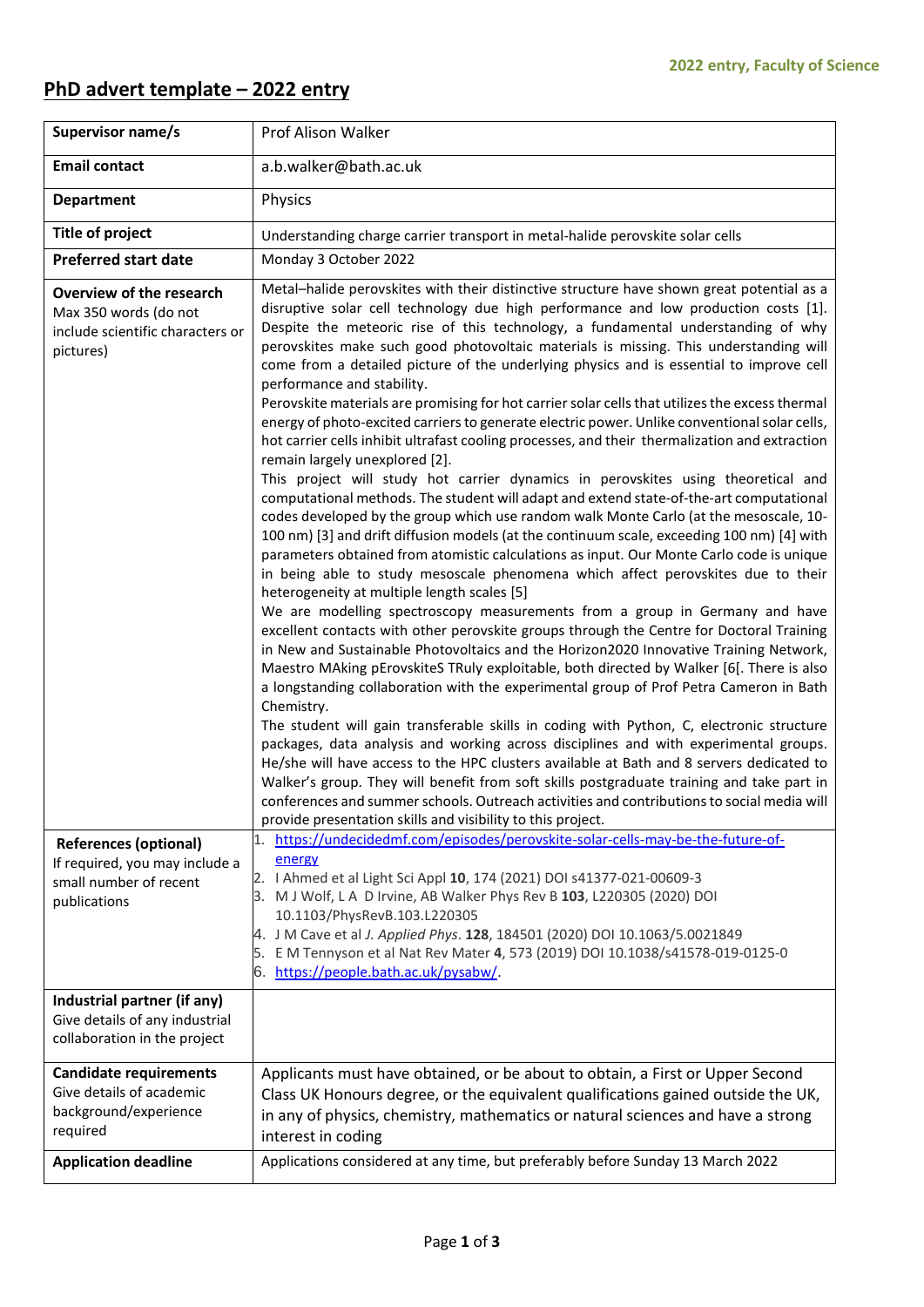| <b>Funding eligibility</b>                                                                                                                                                                            | . .<br>This project is for students able to self-fund their PhD studies only. |
|-------------------------------------------------------------------------------------------------------------------------------------------------------------------------------------------------------|-------------------------------------------------------------------------------|
| Note from the Doctoral College:<br>this information is based on<br>current expectations and we will<br>ensure that the text reflects the<br>latest government quidance at<br>the time of advertising. |                                                                               |
| Programme                                                                                                                                                                                             | $\Box$ PhD in Biochemistry                                                    |
| Please select ONE                                                                                                                                                                                     | $\Box$ PhD in Biology                                                         |
|                                                                                                                                                                                                       | $\Box$ PhD in Chemistry                                                       |
|                                                                                                                                                                                                       | $\Box$ PhD in Computer Science                                                |
|                                                                                                                                                                                                       | $\Box$ PhD in Mathematics                                                     |
|                                                                                                                                                                                                       | $\Box$ PhD in Statistics                                                      |
|                                                                                                                                                                                                       | $\Box$ PhD in Pharmacy & Pharmacology                                         |
|                                                                                                                                                                                                       | $\boxtimes$ PhD in Physics                                                    |

**d on next page…**